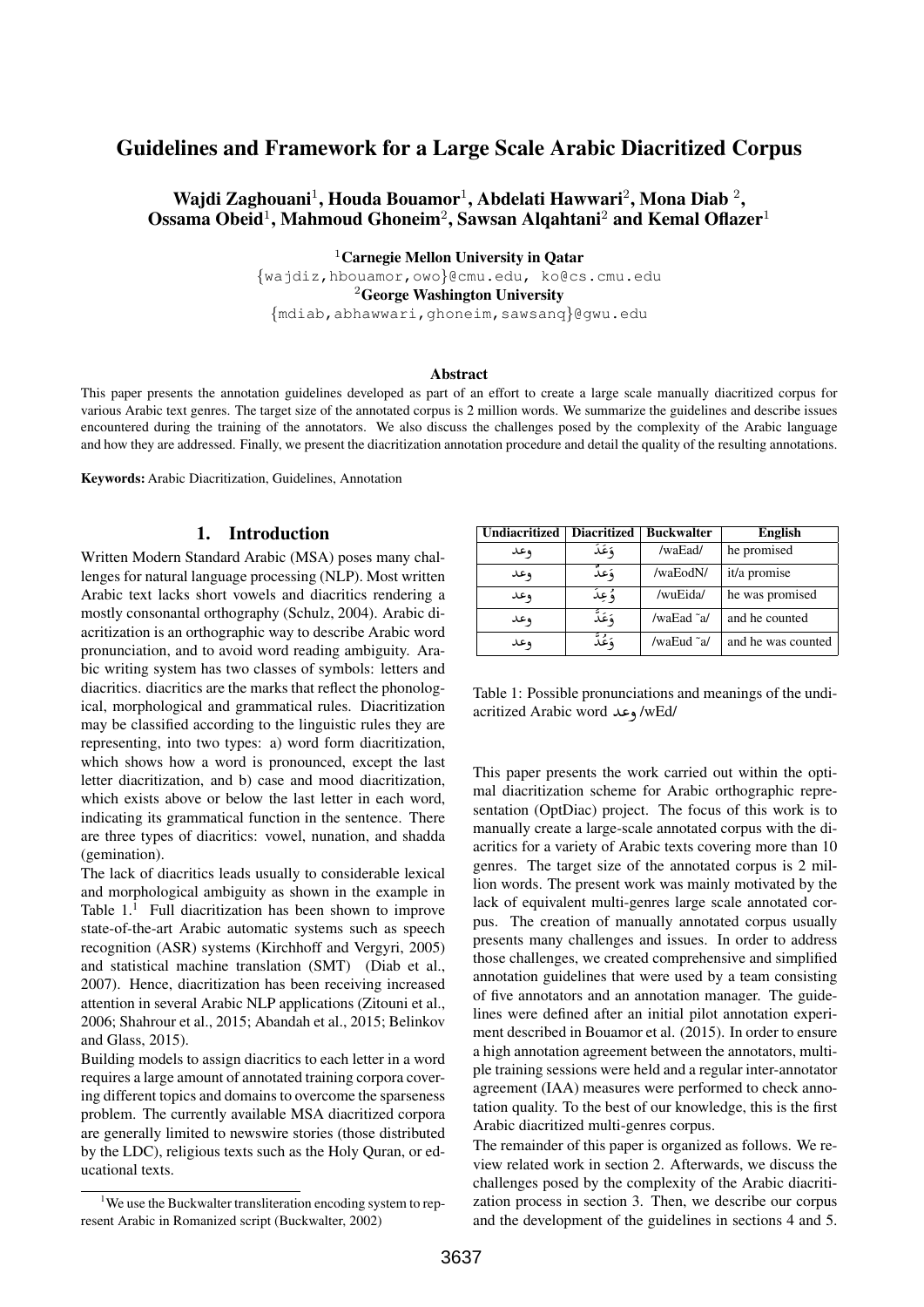We present the diacritization annotation procedure in section 6 and analyze the quality of the resulting annotations in 7. Finally we conclude and present our future work in section 8.

### 2. Related Work

Since, our paper is mainly about the creation and evaluation of a large annotated corpus, we will focus mostly on this aspect in the previous works. There have been numerous approaches to build an automatic diacritization system for Arabic using rule-based, statistical and hybrid methods. We refer to the recent literature review in Abandah et al. (2015) for a general overview of these methods and tools.

The most relevant resource to our work is the Penn Arabic Treebank (PATB), a large corpus annotated by the Linguistic Data Consortium (Maamouri et al., 2010). Most of the LDC Treebank corpora are also manually diacritized, but they cover mainly news and weblog text genres. The PATB served later to build the first Arabic Proposition Bank (APB) using the fully specified diacritized lemmas (Diab et al., 2008; Zaghouani et al., 2010).

The Tashkeela classical Arabic vocalized corpus (Zerrouki, 2011) is another notable dataset covering six million words. Tashkeela was compiled from various web sources covering Islamic religious heritage (mainly classical Arabic books). Moreover, Dukes and Habash (2010), created the Quranic Arabic Corpus, a fully diacritized annotated linguistic resource which we used later on to build the first Quranic Arabic Proposition Bank Zaghouani et al. (2012).

The Qatar Arabic Language Bank (Zaghouani et al., 2014; Zaghouani et al., 2015; Zaghouani et al., 2016) is another relevant work that aims to build a large corpus of manually corrected Arabic text for building automatic correction tools for three Arabic text genres: native, non-native and machine translation post-edited text.

Recently, in Bouamor et al. (2015), we conducted various annotation experiments to find the most suitable and efficient annotation procedure in creating a large scale diacritized corpus.

## 3. Arabic Diacritics

Arabic script consists of two classes of symbols: letters and diacritics. Letters comprise long vowels such as A, y, w as well as consonants. Diacritics on the other hand comprise short vowels, gemination markers, nunation markers, as well as other markers (such as hamza, the glottal stop which appears in conjunction with a small number of letters, e.g.,  $\hat{i}$ ,  $\hat{j}$ , etc., dots on letters, elongation and emphatic ŗ ļ إ markers)<sup>2</sup> which in all, if present, render a more or less exact precise reading of a word. In this study, we are mostly addressing three types of diacritical marks: short vowels, nunation, and shadda (gemination). In this study, short vowel diacritics refer to the three short vowels in Modern Standard Arabic  $(MSA)^3$  and a diacritic indicating the absence of any vowel. The following are the three vowel diasence of any vowel. The following are the three vowel diacritics exemplified in conjunction with the letter  $\rho$ m:  $\lambda$ m

 $\lim_{k \to \infty}$  רא חוזק (fatha),  $\lim_{k \to \infty}$  (damma),  $\lim_{k \to \infty}$  (kasra), and  $\lim_{k \to \infty}$  (no vowel j aka sukuun). Nunation diacritics can only occur word finally in nominals (nouns, adjectives) and adverbs. They indicate a short vowel followed by an unwritten n sound: ۔<br>ا  $\int$  $\frac{\epsilon}{\sqrt{m}}$ /m $\frac{\epsilon}{\sqrt{m}}$  and  $\frac{\epsilon}{\sqrt{m}}$  and  $\frac{\epsilon}{\sqrt{m}}$ . Nunation is an indicator of nom-្ង ֧֧֦֪֦֪֦֓֜֓֓֡֓֡֓֡֓֡֓֡֓֡֓֡֓֡֓֡֟֟֓֡֡֟ inal indefiniteness. The shadda is a consonant doubling diinal indefiniteness. The shadda is a consonant doubling diacritic:  $\sum_{n=1}^{\infty}$ /m  $\tilde{C}$ /mm/). The shadda can combine with vowel l, .<br>د ี<br>ผ น<br>ป

or nunation diacritics:  $\frac{2}{5}$ /m~u or  $\frac{2}{5}$ /m~uN.

Functionally, diacritics can be split into two different kinds: lexical diacritics and inflectional diacritics (Diab et al., 2007) .

Lexical diacritics : distinguish between two lexemes.<sup>5</sup> We refer to a lexeme with its citation form as the lemma. Arabic lemma forms are third masculine singular perfective for verbs and masculine singular (or feminine singular if no masculine is possible) for nouns and adjectives. For example, the diacritization difference between the lemmas rain.pre, are diastrination difference octivers are criminal.<br>KAtab/ 'to correspond' dis- كَاتَب kAtib/ 'writer' and/ a<br>. .<br>ت :<br>! .<br>I ŗ  $\frac{1}{2}$  $\frac{1}{2}$  $\frac{1}{2}$ tinguishes between the meanings of the word (lexical disambiguation) rather than their inflections. Any of diacritics may be used to mark lexical variation. A common example with the shadda (gemination) diacritic is the distinction between Form I and Form II of Arabic verb derivations. Form II, indicates, in most cases, added causativity to the Form I meaning. Form II is marked by doubling the second radical of the root used in Form I: أَكُلُّ /Akal/'ate' *vs.*  $\frac{1}{2}$  $\overline{\phantom{a}}$ ņ n<br>s /Ak˜al/ 'fed'. Generally speaking, however, deriving word meaning through lexical diacritic placement is largely unpredictable and they are not specifically associated with any particular part of speech.

Inflectional diacritics : distinguish different inflected forms of the same lexeme. For instance, the final diacrit--forms of the same lexeme. For instance, the final diacritics in سينتاب forms of the same lexeme. For instance, the final diacritics . .<br>|  $\overline{a}$  $\ddot{\phantom{0}}$ . ا.<br>ا j  $\frac{1}{2}$ 'book [accusative]' distinguish the syntactic case of 'book' (e.g., whether the word is subject or object of a verb). Additional inflectional features marked through diacritic change, in addition to syntactic case, include voice, mood, and definiteness. Inflectional diacritics are predictable in their positional placement in a word. Moreover, they are associated with certain parts of speech.

#### 4. Corpus Description

We use the corpus of contemporary Arabic (CCA) compiled by Al-Sulaiti and Atwell (2006). It is a balanced corpus divided into the following genres: autobiography, short stories, children's stories, economics, education, health and medicine, interviews, politics, recipes, religion, sociology,

<sup>&</sup>lt;sup>2</sup>Most encodings do not count hamza as a diacritic and the dots on letters are obligatory, other markers are truly optional hence the exclusion of all these classes from our study.

<sup>&</sup>lt;sup>3</sup>All reference to Arabic in this paper is specifically to the MSA variant.

<sup>4</sup>Buckwalter's transliteration symbols for nunation, F, N and K, are pronounced /an/, /un/ and /in/, respectively.

<sup>&</sup>lt;sup>5</sup>A lexeme is an abstraction over inflected word forms which groups together all those word forms that differ only in terms of one of the inflectional morphological categories such as number, gender, aspect, voice, etc. Whereas a lemma is a conventionalized citation form.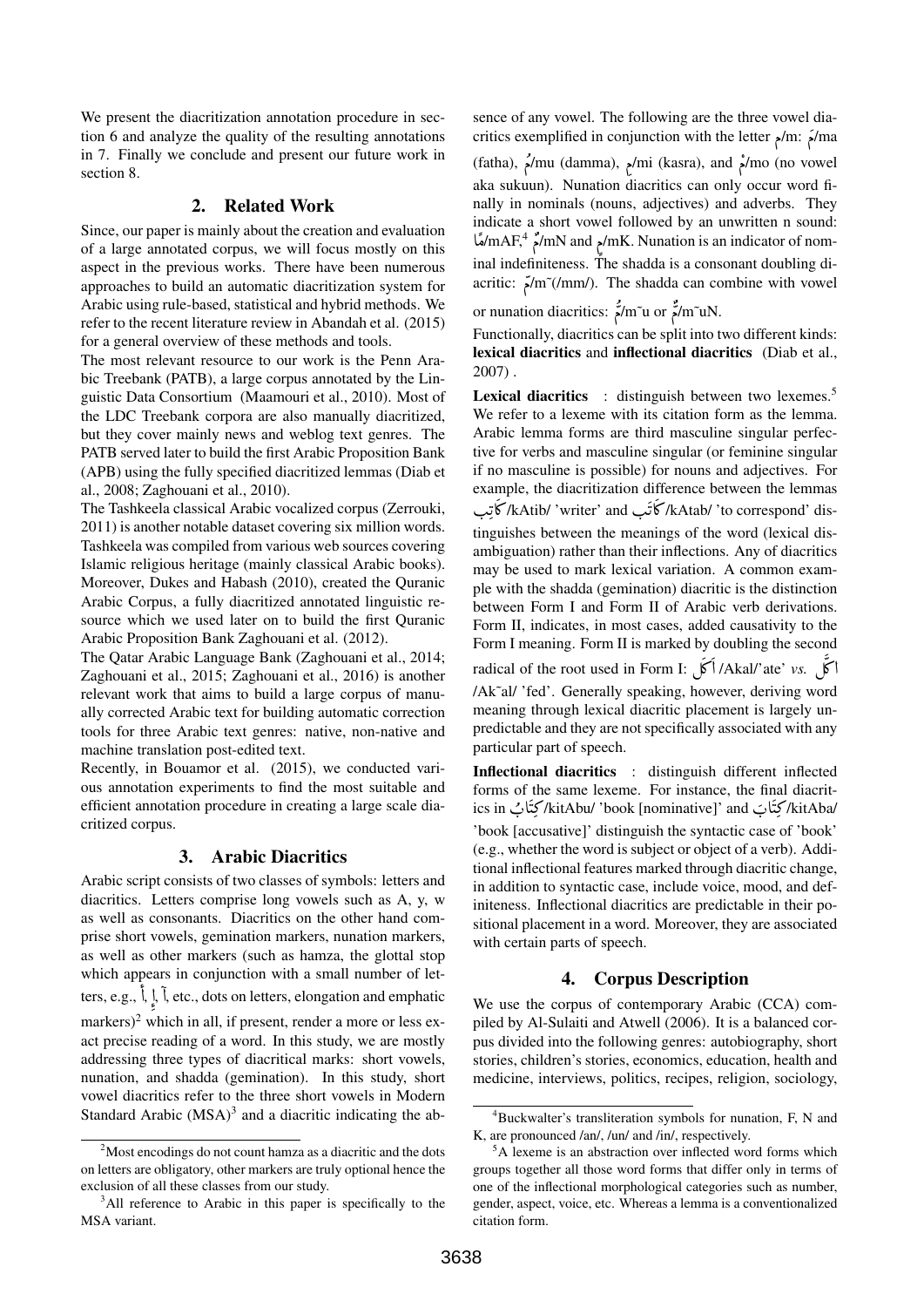science, sports, tourism and travel. The CCA corpus text genres were carefully selected by its compilers since the target users of the corpus were mostly language teachers and teachers of Arabic as a foreign language. Various metadata information are included in the corpus such as the information about the text, the author and the source. In order to use the CCA corpus, a normalization effort was done to produce a consistent XML mark-up format to be used by our annotation tool.

## 5. Development of the Guidelines

We provided the annotators with detailed guidelines, describing our diacritization scheme and specifying when and where to add the diacritics. We describe the annotation procedure and explained how to deal with borderline cases. We also include several annotated examples to illustrate the specified rules.

Our guidelines are mostly inspired from the LDC POS annotation guidelines (Maamouri et al., 2008). Since, the LDC guidelines are mainly designed for the POS annotation and not specifically for the diacritization per se, we created a simplified version and added some specific diacritization rules to make the annotation process consistent. Below we provide some examples of diacritization exceptions and specific rules.

The Shadda: The shadda mark should be added in all cases specified in the guidelines except the following in the definite artilce, where it should not be added to the letter definite artilce, where it should not be added to the letter<br>^{\dlymwn/ 'lemon' /Allymwn/ 'lemon/ الليمو ن . ו<br>"

and not مستدرس بن السدد (د.چ. مستدرس السدد). Moreover, the shadda should Ê be added to the first letter that follows the definite article<br>with a solar letter construction such as in  $\mu$ النّاس /AlñAs/ ׅ֧֢ׅ֧֢ׅ֧֧ׅ֧֦֧֦֧֚֚֚֚֚֚֚֚֚֚֚֚֚֚֚֚֚֚֚֚֚֚֚֚֚֚֚֚֚֚֡֕֡֡֡֓֡֓֡֓֡֝֬֝֝֬ with a solar letter construction such as in /AlñAs/

with a solar letter construction sut<br>/AlnAs/المناس AlnAs/.

The Soukoun: The sukuun sign should not be indicated at the end of silent words (e.g.,  $\mu$ ) mn/ 'from').

The Proper Nouns: The proper noun case endings are not to be added as they are defined by their nature with the exception of an accusative proper noun of Arabic origin as exception of an accusative proper noun of<br>in فابَلنُتْ عَلِيّاً /qAbaltu EaliÃF/ 'I met Ali'.  $\frac{1}{2}$ Í ،<br>پ j  $\overline{\phantom{a}}$ K . A ו<br>..

Abbreviations: Abbreviations are not to be diacritized  $\zeta'$ km' /km/, كغ $\frac{1}{2}$ /kg/ 'kg').

Nunations: In the case of nunation at the end of a word, n the case of nunation at the end of a word,<br>غَدْوانَاً if the word ends with an accusative nunation as in  $\frac{1}{2}$ A .<br>. l<br>、 EudowAnAF/ 'Hostile', the nunation -an signs are placed/<br>عُدْمانًا iter Alif and not on the nunated letter as in فُلْدانًا on the letter Alif and not on the nunated letter as in تَكُدْوانًا on the letter Alif and not on the nunated letter as in  $\frac{1}{2}$ ا<br>: Ċ, /EudowAnFA/ 'Hostility'.<sup>6</sup>

Deterministic Diacritization: In some cases, the diacritization is deterministically found in the case of letters followed by a long letter Alif should not be diacritized as in Ċ,  $\frac{1}{2}$ ronowed by a long letter Anit should not be diacritize<br>/miyvaAqu/ مِیثَاقُ miyvAqu/ 'Treaty' and not/ مِیثاقُ ٍ<br>ر  $\ddot{\mathbf{z}}$  $\frac{1}{2}$  $\frac{1}{2}$ 

 $\overline{\phantom{a}}$  $\overline{\mathbf{z}}$  $\overline{\phantom{a}}$  $\overline{\phantom{a}}$ 

A summary of the common Arabic diacritization rules is also added as a reference in the guidelines.<sup>7</sup>

# annotator, we proceed as follows. After an initial training

the annotation progress.

phase, the annotator's work is closely monitored during the initial weeks, afterwards, the annotator can join the official production phase. Recently, a dedicated on-line discussion group was created to keep track of the issues raised during the annotation so that the annotators and the lead annotator can have a better communication.

To control the quality of the annotation of each newly hired

6. Annotation Framework As a large scale corpus annotation project, this project involves a team of annotators, lead annotation managers and

The lead annotation manager is responsible for the whole annotation workflow. This includes corpus selection and normalization and the annotation of the gold standard used to compute the Inter-Annotator Agreement (IAA) level. Moreover, the lead annotator is responsible for writing and updating the annotation guidelines when deemed necessary, evaluate the quality of the annotation, monitor and report on

consists of five annotators and a programmer.

6.1. Annotation Management

#### 6.2. Annotator Training

The annotators in this project are mostly university graduates who are native Arabic speakers. $8$  During the hiring phase, the annotators were tested on an Arabic language screening test (syntax and Arabic diacritization related questions). Once selected, the annotators were trained as a group for the task. The training consisted of various annotation tasks to be done by all the participants, guidelines reading and meetings with the annotation manager and the other annotators.

#### 6.3. The Annotation Tool

We designed and implemented a web-based annotation tool and a work-flow management interface (Obeid et al., 2016). Our online interface allows annotators to select from an automatically generated diacritized words and/or edit words manually as shown in Figure 1. The annotation interface allows users to undo/redo actions, and the history is kept over multiple sessions. The interface includes a timer to keep track of how long each sentence annotation has taken. The annotation work-flow management interface is used by the lead annotator to organize the annotation pipeline including: (i) the organization of the corpus to be annotated, (ii) tasks assignment, (iii) tracking the annotation progress and (iv) measuring automatically and regularly the agreement between annotators. Once an annotator submits his task, the annotation manager is alerted through the interface by a green highlight of the task, as shown in Figure 2. Then, the annotation manager can view and check on the quality of the annotation (Figure 3).

#### 6.4. The Annotation Procedure

Following the recommendations obtained from the pilot study conducted in Bouamor et al. (2015), we formulated the diacritization annotation as a selection task. Annotators

<sup>&</sup>lt;sup>6</sup>The addition of a final Nun sound to a noun or adjective indicates that it is a declinable and unmarked for definiteness.

 $7$ The guidelines will be soon made publicly available.

<sup>8</sup> Some annotators have Arabic teaching experience.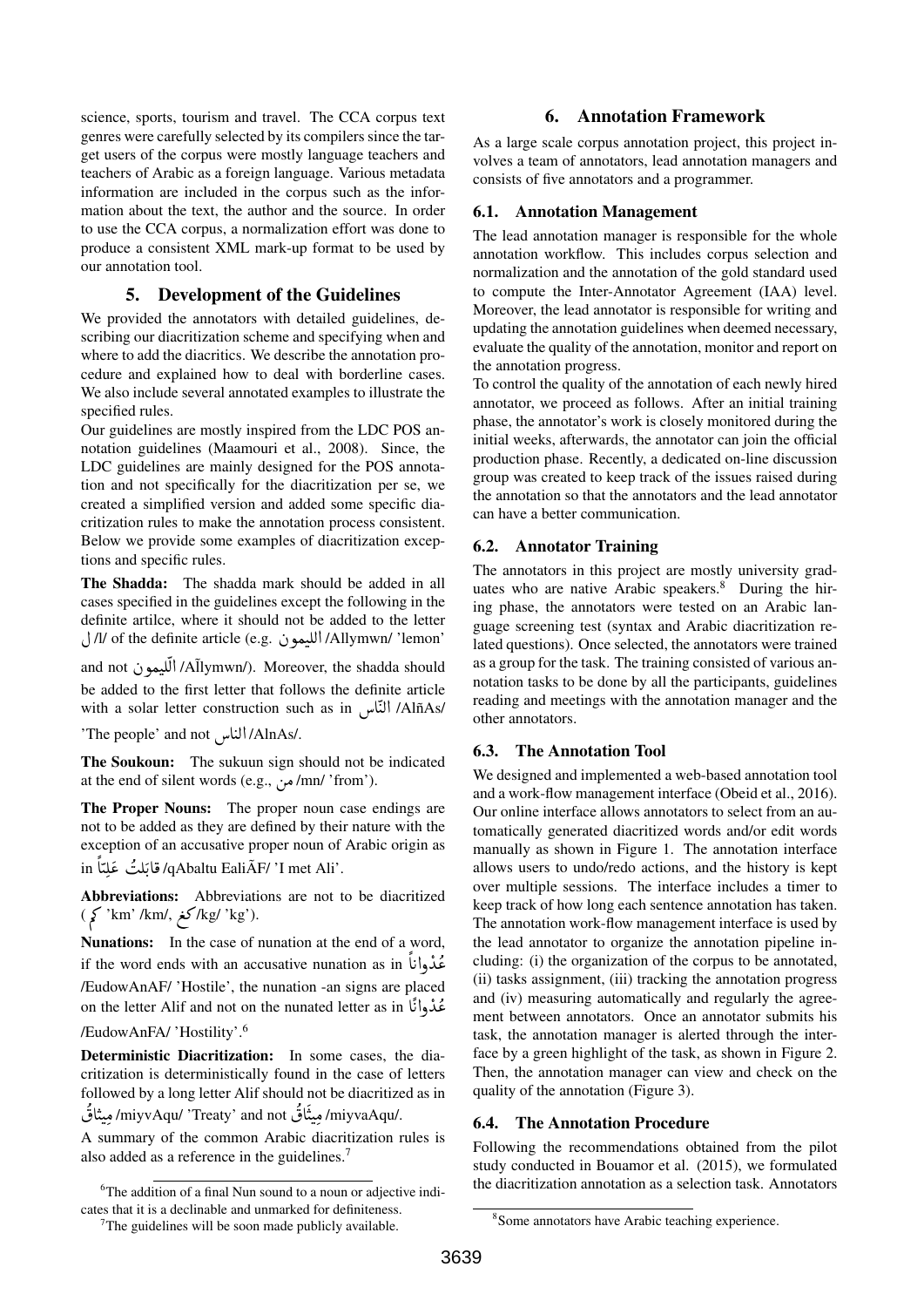# **Annotation**

 $\overline{1}$ 

 $-1018$ 

| $P$ elementer = $010$   $V$ elements = $0.007$                                                                                                                                      |                         |
|-------------------------------------------------------------------------------------------------------------------------------------------------------------------------------------|-------------------------|
| 00:00:40<br>$\mathbf C$<br>0/30                                                                                                                                                     | El                      |
| $\mathbf{u}$<br>$\vert 0 \rangle$<br>$\scriptstyle\rm II$<br>الرناسة<br>من<br>المقربة<br>الايرانية<br>اليوم<br>السبت<br>بهار<br>الثورة<br>بعد<br>عاما<br>عشرين<br>على<br>$\epsilon$ | صحيفة<br>وذكرت          |
| بشأن<br>القلق<br>الاطفال<br>الذين<br>الغرب<br>المقيمون<br>الايرانيون<br>والمواطنون<br>الاير انيين<br>في<br>ولدوا<br>في<br>مصير                                                      | وَذَكَرَت<br>وَذَكَّرَت |
|                                                                                                                                                                                     | وَذَكَرُتِ              |
| <b>FLAG</b><br><b>SAVE AND EXIT</b><br>$\leftarrow$ PREV<br>NEXT →                                                                                                                  | Edit                    |



# **OptDiac - Management Interface**

|                      | Annotators                                                               | <b>Documents</b> | Sentences | Tasks               | <b>IAA</b> | <b>Export</b>       |           |               |          | Log Out |
|----------------------|--------------------------------------------------------------------------|------------------|-----------|---------------------|------------|---------------------|-----------|---------------|----------|---------|
|                      | <b>Tasks</b><br>+ Add To Assignment Group - Remove From Assignment Group |                  |           |                     |            |                     |           |               |          |         |
| $\Box$               | 457                                                                      |                  | hoda zaki | docid 385 Soc17.xml |            | 03-12-2015 09:25:44 |           | <b>Delete</b> | Reassign | View    |
| $\Box$               | 456                                                                      |                  | hoda zaki | docid 384 Soc16.xml |            | 03-12-2015 09:25:35 |           | <b>Delete</b> | Reassign | View    |
| $\Box$               | 455                                                                      |                  | hoda zaki | docid 383 Soc15.xml |            | 30-11-2015 05:06:35 |           | <b>Delete</b> | Reassign | View    |
| $\Box$               | 454                                                                      |                  | hoda zaki | docid 382 Soc14.xml |            | 30-11-2015 05:06:26 |           | Delete        | Reassign | View    |
| $\Box$               | 453                                                                      |                  | hoda zaki | docid 381 Soc13.xml |            | 30-11-2015 05:06:18 |           | <b>Delete</b> | Reassign | View    |
| $\Box$               | 452                                                                      | jihene           |           | docid 380 Soc12.xml |            | 25-11-2015 06:07:37 |           | <b>Delete</b> | Reassign | View    |
| $\Box$               | 451                                                                      | jihene           |           | docid 379 Soc11.xml |            | 25-11-2015 06:07:29 |           | <b>Delete</b> | Reassign | View    |
| $\Box$               | 450                                                                      | nour             |           | docid 378 Soc10.xml |            | 25-11-2015 06:07:21 |           | <b>Delete</b> | Reassign | View    |
| $\Box$               | 449                                                                      | nour             |           | docid 377 Soc09.xml |            | 25-11-2015 06:07:13 |           | <b>Delete</b> | Reassign | View    |
| $\qquad \qquad \Box$ | 448                                                                      | anissa           |           | docid 376 Soc08.xml |            | 25-11-2015 06:07:03 |           | <b>Delete</b> | Reassign | View    |
| $\qquad \qquad \Box$ | 447                                                                      | abdelati         |           | docid 375 Soc07.xml |            | 25-11-2015 06:06:43 |           | Delete        |          | View    |
| $\qquad \qquad \Box$ | 446                                                                      | nour             |           | docid 375 Soc07.xml |            | 25-11-2015 06:06:43 |           | <b>Delete</b> | Reassign | View    |
| $\blacktriangleleft$ |                                                                          |                  |           | くく                  |            | $\overline{9}$      | $>$ $\gg$ |               |          |         |

Figure 2: The annotation management interface showing completed tasks highlighted in green

are provided with a list of automatically diacritized candidates and are asked to choose the correct one, if it appears in the list. Otherwise, if they are not satisfied with the given candidates, they can manually edit the word and add the correct diacritics. This technique reduces annotation time, increases annotation quality and especially reduce annotator workload. For each word, we generate a list of diacritized candidates using MADAMIRA (Pasha et al., 2014). MADAMIRA is able to achieve a lemmatization accuracy of 99.2% and a diacritization accuracy of 86.3%. An example of diacritization candidates is given in Figure 1.

#### 7. Annotation Analysis and Results

To quantify the extent to which independent annotators agree on the diacritics chosen for each word. We compute the inter-annotator agreement (IAA) to evaluate the extent to which our independant trained annotators agree on the diacritics added for each word. We measured the IAA between two annotators by averaging WER (Word Error Rate) over all pairs of words. We define the WER as the percentage of the incorrectly diacritized words (Snover et al., 2006), if a single letter in a given word has a diacritization error, then the whole word is considered as incorrect. Note that the higher the WER between two annotations, the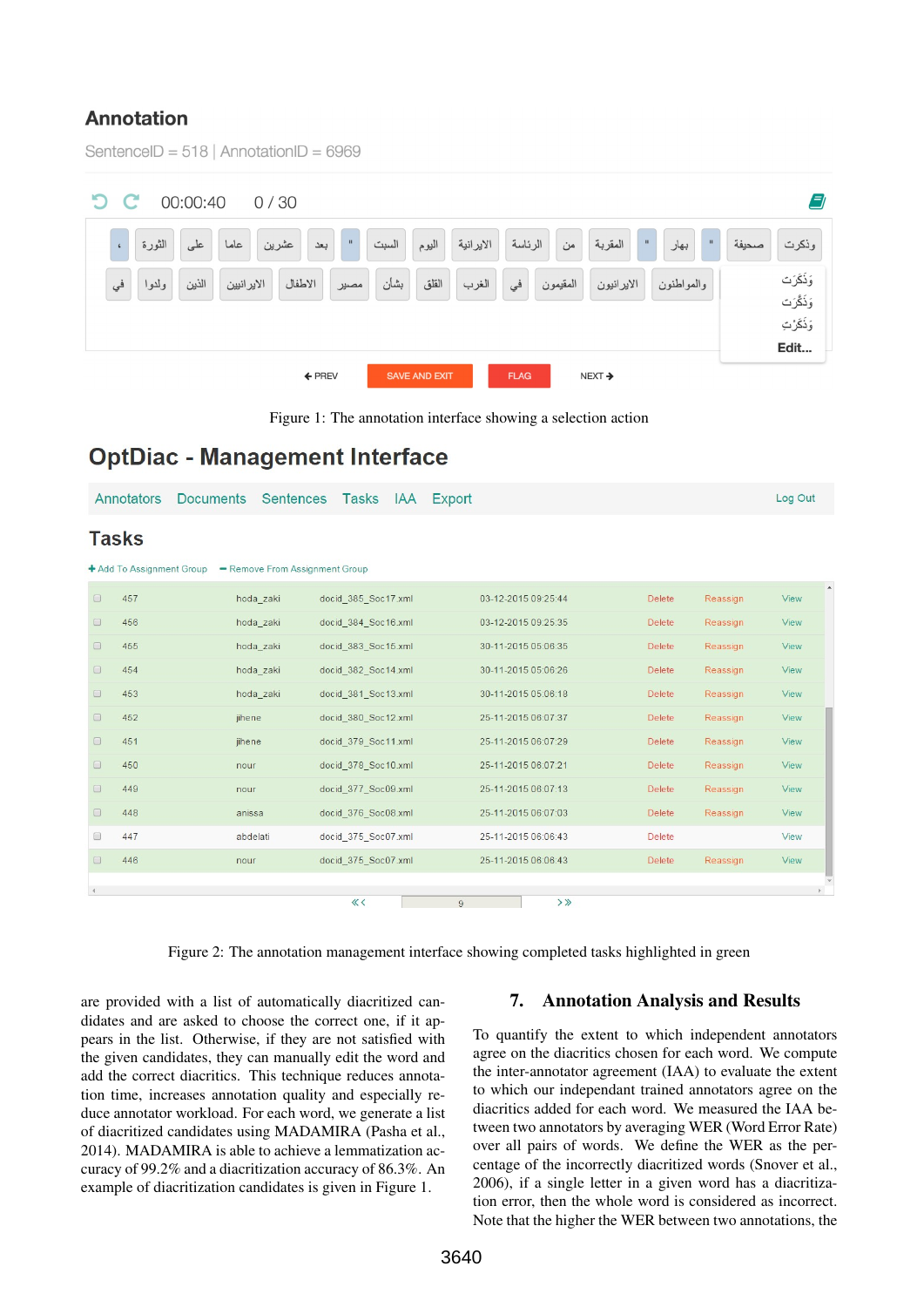| <b>OptDiac - Manag</b>         |                                                                                                           |             |
|--------------------------------|-----------------------------------------------------------------------------------------------------------|-------------|
| Annotators<br><b>Documents</b> | $\times$<br><b>View Annotation</b><br>Annotation ID: 21542<br>Document Name: To47.xml<br>Document ID: 511 | Log Out     |
| <b>Annotations</b>             | Sentence ID: 18097<br>Annotator: hoda zaki<br>Last Updated: 08-02-2016 19:00:36                           |             |
| <b>Annotion ID</b>             | Annotation Time: 155 seconds                                                                              |             |
| 21541                          |                                                                                                           | View        |
| 21542                          | وَقَد تَمَّ اِبْتِكَارُ البطَاقَةِ الزَّرْقَاءِ لِزِيادَةٍ عَدَدِ العَرُوضِ المُقَدَّمَةِ لِلنَّزَلاءِ ،  | <b>View</b> |
| 21543                          | وَمِن أَبْرَرْ الْمَرْايا الْمَعْرُوضَةِ إِمْكَانِيَّةُ الْعَطْسِ فِي أَجْمَلِ مَواقِعِ البَحْرِ          | View        |
| 21544                          | الأَحْمَرِ . وَتَشْمُلُ مَرْايا البطاقَةِ الْفِضِّيَّةِ كُلَّ تِلْكَ الْمُتَوَفِّرَةِ فِي البطاقَةِ       | View        |
| 21545                          | الزَّرْقاءِ إضافَةٌ إِلَى إِمْكَانِيَّةِ الغَطْسِ لِخَمْسَةِ أَيّامٍ لِكُلِّ شَخْصٍ يُقِيمُ فِي           | View        |
| 21546                          | الفُنْدُقِ لِسَبْعَةِ أَيَامٍ . وَتَبْلُغُ قِيمَةُ البطاقَةِ الزَّرْقاءِ 200 دُولار أَمْرِيكِيٍّ          | View        |
| 21547                          | إِصْلِقِيَّةٍ لِكُلِّ شَخْصٍ وَتُطَبِّقُ الأَسْعارُ اِبْتِداءً مِن 30 إِبْرِيل 2001م .                    | View        |
|                                |                                                                                                           |             |
|                                | <b>CLOSE</b>                                                                                              |             |

Figure 3: The view annotation menu in the annotation management interface.

lower their agreement.

During the annotation of the CCA corpus, we conducted three iterations to improve and simplify and update our guidelines and also to address borderline annotation issues. After each iteration, we measure the IAA to check for possible consistency improvement. The results given in Table 2 show a steady IAA improvement after each iteration with a WER reduced to 9.31%.

|                             | <b>CCA Corpus</b> |
|-----------------------------|-------------------|
| $WERiteration1$             | 16.59             |
| $\mathbf{WER}_{iteration2}$ | 12.09             |
| $\mathbf{WER}_{iteration3}$ | 09.31             |

Table 2: Average WER obtained after each annotation iteration on the CCA corpus.

# 7.1. Error Analysis

During the multiple IAA evaluations, we observed various sources of inconsistent annotation between the annotators. In some cases, there was no agreement on whether to add the diacritics or not, while in in other cases, the annotators disagreed on the syntactic interpretation of the word. We compiled below the list of the most important cases of disagreement sorted from the most frequent to the less frequent.

- 1. Disagreement due to two possible sentence interpretations.
- 2. foreign words and proper noun diacritics disagreement.
- 3. Diacritization disagreement in misspelled words.
- 4. Case endings disagreement.
- 5. Shadda diacritization disagreement.
- 6. Soukoun diacritization disagreement.
- 7. Dialectal Arabic expressions diacritization.

We will continue our annotator training and update our guidelines in order to reach better IAA scores.

# 8. Conclusion and future work

In this paper, we presented large-scale diacritizaton annotation effort for multi-genre Arabic texts, including guideline development and the annotation framework. We discussed the challenges inherent in corpus diacritization including the most frequent cases of annotation disagreement. The results obtained during the evaluation suggest that the annotation consistency improved overtime following the guidelines updates.

We will continue working to improve the inter-annotator agreement and we plan to make the annotated data available soon for the research community to develop related natural language processing applications. Finally, we hope that the annotated data could be used as part of a shared task to build automatic diacritization tools for Arabic in a similar way to the shared tasks we organized in recent years on automatic text correction of Arabic (Mohit et al., 2014; Rozovskaya et al., 2015).

# Acknowledgements

We would like to thank the anonymous reviewers for their valuable comments and suggestions. We also thank all our dedicated annotators: Noor Alzeer, Hoda Ibrahim Zaki, Anissa Jrad Samah Lakhal and Jihene Wafi. This publication is made possible by grant NPRP-6-1020-1-199 from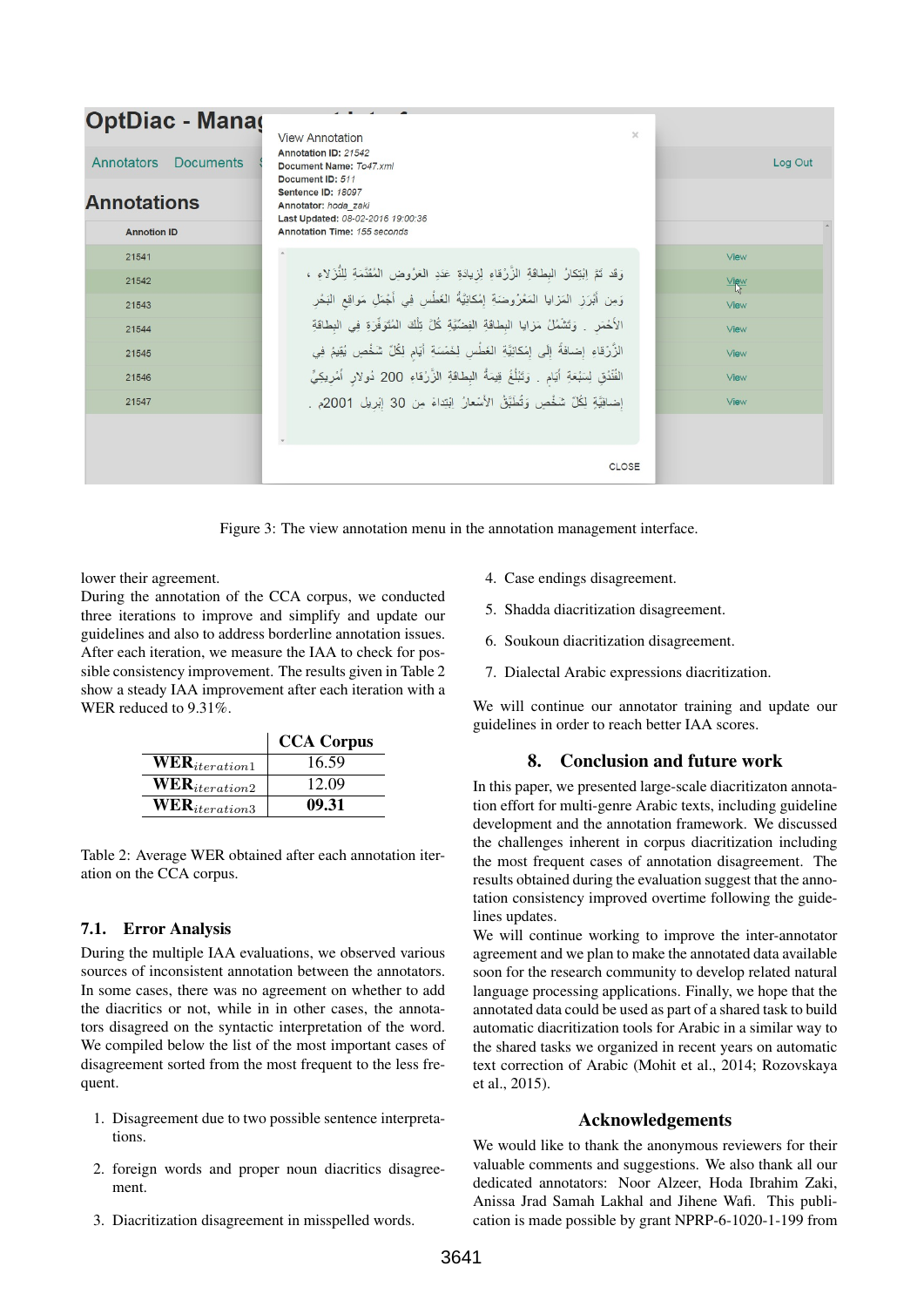the Qatar National Research Fund (a member of the Qatar Foundation). The statements made herein are solely the responsibility of the authors.

#### 9. References

- Abandah, G. A., Graves, A., Al-Shagoor, B., Arabiyat, A., Jamour, F., and Al-Taee, M. (2015). Automatic Diacritization of Arabic Text using Recurrent Neural Networks. *International Journal on Document Analysis and Recognition (IJDAR)*, 18(2):183–197.
- Al-Sulaiti, L. and Atwell, E. S. (2006). The design of a corpus of Contemporary Arabic. *International Journal of Corpus Linguistics*, 11(2):135–171.
- Belinkov, Y. and Glass, J. (2015). Arabic Diacritization with Recurrent Neural Networks. In *Proceedings of the 2015 Conference on Empirical Methods in Natural Language Processing*, pages 2281–2285, Lisbon, Portugal.
- Bouamor, H., Zaghouani, W., Diab, M., Obeid, O., Oflazer, K., Ghoneim, M., and Hawwari, A. (2015). A Pilot Study on Arabic Multi-Genre Corpus Diacritization. In *Proceedings of the Association for Computational Linguistics Second Workshop on Arabic Natural Language Processing*, pages 80–88, Beijing, China.
- Buckwalter, T. (2002). Buckwalter Arabic Morphological Analyzer Version 1.0. Technical Report LDC2002L49, Linguistic Data Consortium.
- Diab, M., Ghoneim, M., and Habash, N. (2007). Arabic Diacritization in the Context of Statistical Machine Translation. In *Proceedings of MT-Summit*, Copenhagen, Denmark.
- Diab, M., Mansouri, A., Palmer, M., Babko-Malaya, O., Zaghouani, W., Bies, A., and Maamouri, M. (2008). A pilot arabic propbank. In *Proceedings of the 7th International Conference on Language Resources and Evaluation (LREC)*.
- Dukes, K. and Habash, N. (2010). Morphological annotation of quranic arabic. In *Proceedings of the International Conference on Language Resources and Evaluation (LREC)*.
- Kirchhoff, K. and Vergyri, D. (2005). Cross-Dialectal Data Sharing for Acoustic Modeling in Arabic Speech Recognition. *Speech Communication*, 46(1):37–51.
- Maamouri, M., Bies, A., and Kulick, S. (2008). Enhancing the arabic treebank: a collaborative effort toward new annotation guidelines. In *Proceedings of the Sixth International Conference on Language Resources and Evaluation (LREC 2008)*, Marrakech, Morocco.
- Maamouri, M., Bies, A., Kulick, S., Zaghouani, W., Graff, D., and Ciul, M. (2010). From speech to trees: Applying treebank annotation to arabic broadcast news. In *Proceedings of International Conference on Language Resources and Evaluation (LREC 2010)*.
- Mohit, B., Rozovskaya, A., Habash, N., Zaghouani, W., and Obeid, O. (2014). The first qalb shared task on automatic text correction for arabic. In *Proceedings of the EMNLP Workshop on Arabic Natural Language Processing*, page 39.
- Obeid, O., , Bouamor, H., Zaghouani, W., Ghoneim, M., Hawwari, A., Diab, M., and Oflazer, K. (2016). MAN-DIAC: A Web-based Annotation System For Manual

Arabic Diacritization. In *Proceedings of the International Conference on Language Resources and Evaluation (LREC-2016) Workshop on Free/Open-Source Arabic Corpora and Corpora Processing Tools (OSACT2)*.

- Pasha, A., Al-Badrashiny, M., Kholy, A. E., Eskander, R., Diab, M., Habash, N., Pooleery, M., Rambow, O., and Roth, R. (2014). MADAMIRA: A Fast, Comprehensive Tool for Morphological Analysis and Disambiguation of Arabic. In *Proceedings of the 9th International Conference on Language Resources and Evaluation*, Reykjavik, Iceland.
- Rozovskaya, A., Bouamor, H., Habash, N., Zaghouani, W., Obeid, O., and Mohit, B. (2015). The second qalb shared task on automatic text correction for arabic. In *Proceedings of the ACL-IJCNLP Workshop on Arabic Natural Language Processing*, page 26.
- Schulz, E. (2004). *A Student Grammar of Modern Standard Arabic*. Cambridge University Press.
- Shahrour, A., Khalifa, S., and Habash, N. (2015). Improving Arabic Diacritization through Syntactic Analysis. In *Proceedings of the 2015 Conference on Empirical Methods in Natural Language Processing*, pages 1309–1315, Lisbon, Portugal.
- Snover, M., Dorr, B., Schwartz, R., Micciulla, L., and Makhoul, J. (2006). A study of translation edit rate with targeted human annotation. In *Proceedings of AMTA*, pages 223–231.
- Zaghouani, W., Diab, M., Mansouri, A., Pradhan, S., and Palmer, M. (2010). The revised arabic propbank. In *Proceedings of the Association for Computational Linguistics Fourth Linguistic Annotation Workshop*, pages 222–226. Association for Computational Linguistics.
- Zaghouani, W., Hawwari, A., and Diab, M. (2012). A pilot propbank annotation for quranic arabic. In *Proceedings of the Fourth Workshop on Computational Linguistics for Literature co-located with the North American Association Computational Linguistics conference (NAACL-HLT 2012*, page 78.
- Zaghouani, W., Mohit, B., Habash, N., Obeid, O., Tomeh, N., Rozovskaya, A., Farra, N., Alkuhlani, S., and Oflazer, K. (2014). Large scale arabic error annotation: Guidelines and framework. In *Proceedings of the Ninth International Conference on Language Resources and Evaluation (LREC-2014), Reykjavik, Iceland, May 26- 31, 2014.*, pages 2362–2369.
- Zaghouani, W., Habash, N., Bouamor, H., Rozovskaya, A., Mohit, B., Heider, A., and Oflazer, K. (2015). Correction annotation for non-native arabic texts: Guidelines and corpus. In *Proceedings of the Association for Computational Linguistics Fourth Linguistic Annotation Workshop*, pages 129–139.
- Zaghouani, W., Habash, N., Obeid, O., Mohit, B., Bouamor, H., and Oflazer, K. (2016). Building an arabic machine translation post-edited corpus: Guidelines and annotation. In *International Conference on Language Resources and Evaluation (LREC 2016)*.
- Zerrouki, T. (2011). Tashkeela: Arabic vocalized text corpus.
- Zitouni, I., Sorensen, J. S., and Sarikaya, R. (2006). Max-